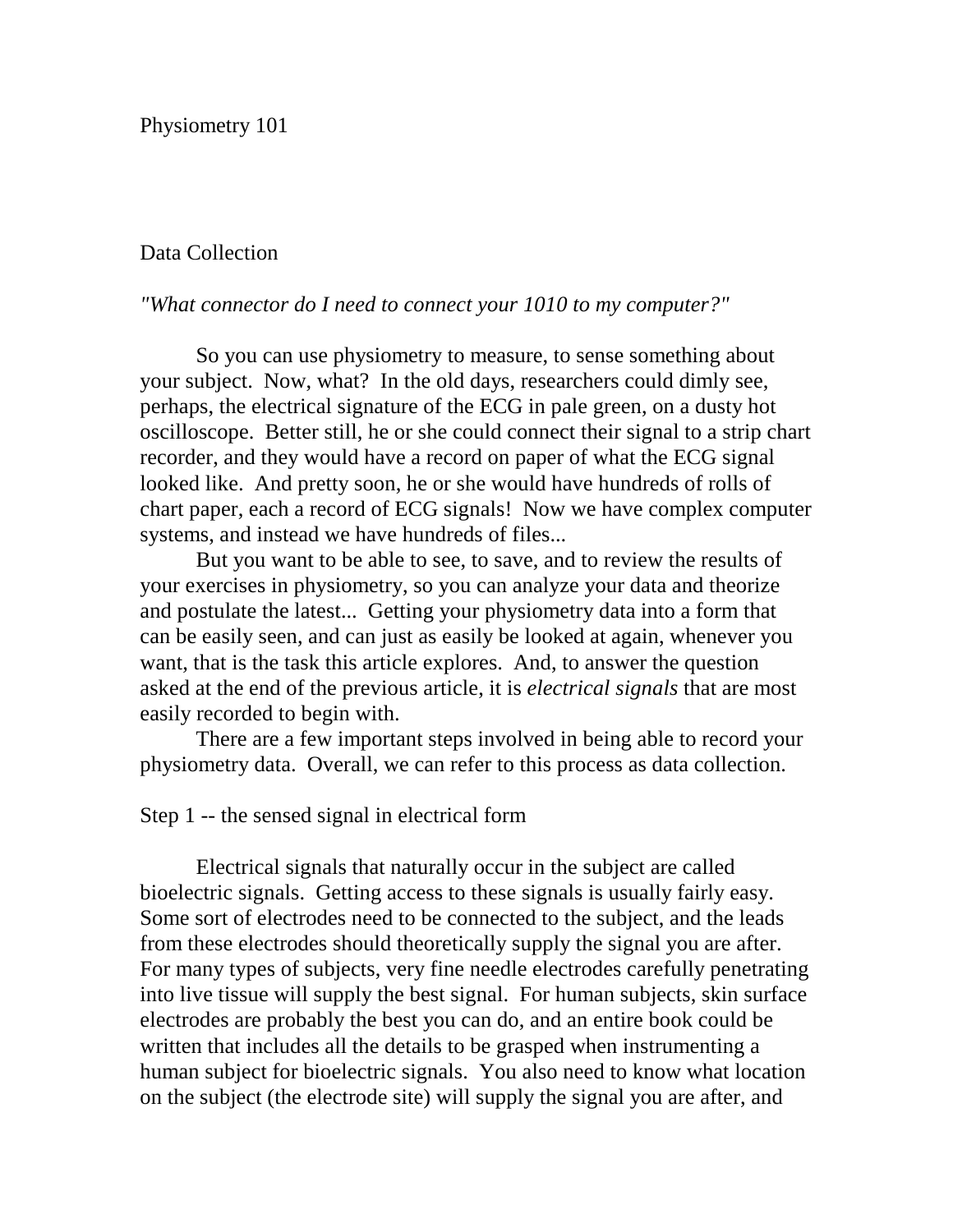then you place electrodes at that site. Either way, if everything goes according to plan, the bioelectric signal of interest can be sensed from these electrodes and the leads connected to them

The use of transducers follows a similar plan. You locate the site on the subject for the transducer that should supply the best signal. The tricky part is the actual attachment of the transducer to your subject. Generally, some mechanical means (a strap, some tape, etc.) will be necessary to hold the transducer in place. In addition, the transducer may require a specific tension/pressure/direction in order to best detect the parameter to be sensed. All this needs to be taken into account when mechanically attaching the transducer to the subject. And, for some transducers, some steps may need to be taken to shield the transducer from ambient influences. But again, if everything goes according to plan, the leads from the transducer will supply the signal of interest.

Step 2 -- signal conditioning (amplifying and filtering)

Having the signal you want on the leads from the transducer or electrodes is only the (important) first step. Transducer output signals can range from 20 to 100 mV. Bioelectric signals can be 1mV, often smaller. Note that the input range of most analog to digital systems (more below) is measured in Volts. Your sensed signal will usually need to be made bigger, sometimes a lot bigger; it must be amplified.

Not only that, but the signal you sense may include a lot of other "noise", often referred to as artifact. The biggest noise source will be the 60 Hz. (or 50 Hz.) frequency that all Mains power systems function with. Unless everything within a few hundred feet is battery operated, this is just something that needs to be addressed. In addition, some artifact may also be other bioelectric signals present in your subject that you wish to ignore. There are generally multiple bioelectric signals in most subjects, and your electrodes can easily pick up more than one of these.

The signal conditioning will need to perform two basic functions. The signal sensed from the electrodes or transducer will need to be amplified, often substantially. In addition, some sort of filtering will need to be supplied to the amplified signal to allow you to focus just on the specific signal you are after. There will generally not be a 'one size fits all' solution to this; each signal conditioner will need to be carefully matched to both the signal being sensed, and the means used to supply it to the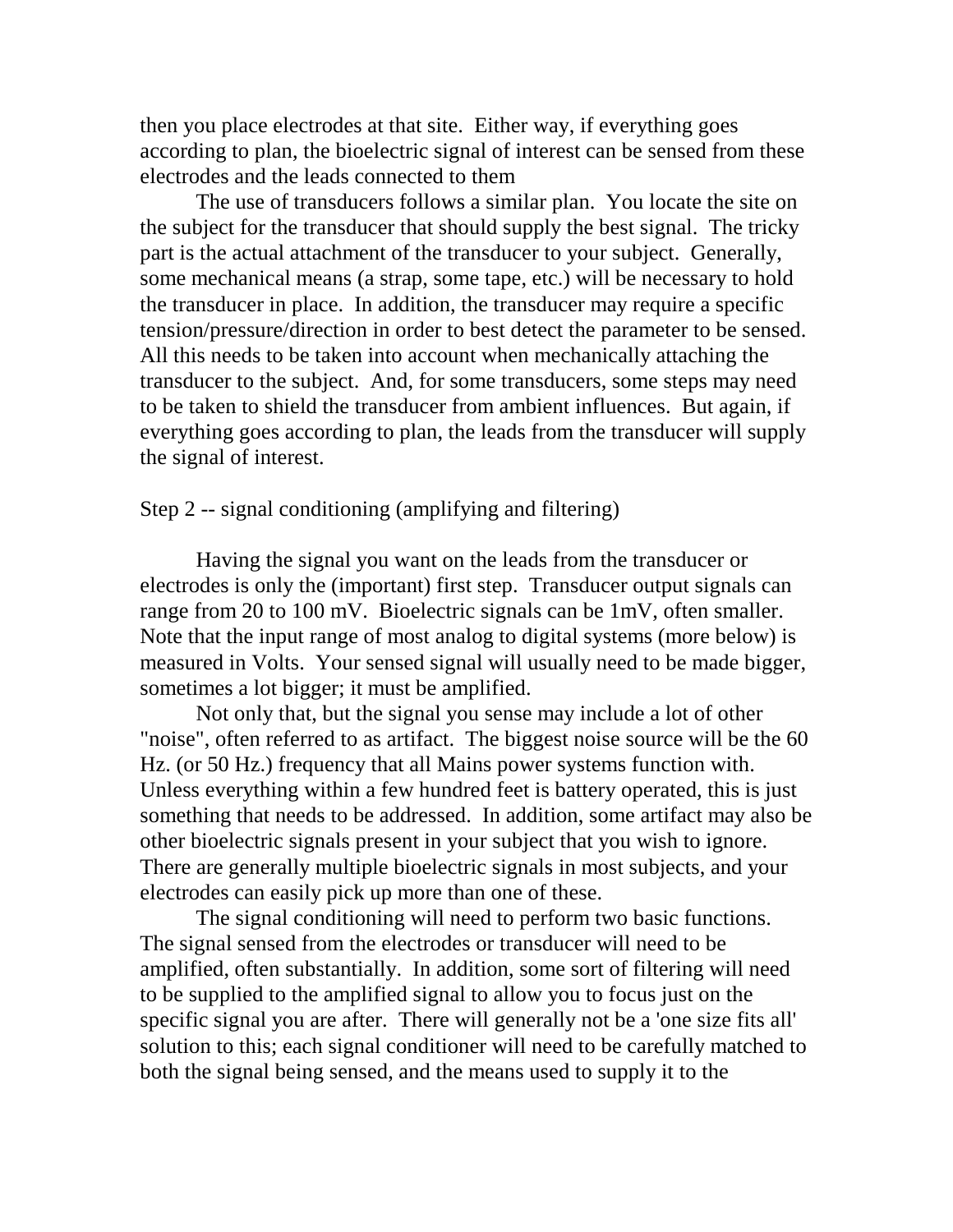amplifier. And clearly, one signal conditioner will be necessary for each channel of physiometry in your system.

At the output of the signal conditioner, you hope to have your signal of interest, maybe 1-2 volts in size, with as much extra stuff as possible filtered out.

### Step 2a -- impedance equipment

The use of impedance equipment follows a similar pattern as the use of electrodes for sensing bioelectric signals. Impedance sensing always uses electrodes to connect to your subject. The difference is that impedance equipment uses electrodes both to supply a signal to the subject, and also to measure the response, the modification of that supplied signal as a result of the subject. In most cases, the necessary signal conditioning is actually built into the impedance equipment. In other words, the signal conditioning is usually a part of the overall impedance solution.

# Step 3 -- analog to digital conversion

Digital computers offer huge benefits over oscilloscopes or strip chart recorders! You no longer need a large roll of 5" wide chart paper to hold a one hour segment of high resolution ECG. Hundreds or thousands of such records can be stored on a small USB memory stick.

But digital computers are best at handling digital data. This has forced two important facts of life on researchers. First, some form of Analog to Digital Conversion process must be used to translate your precious physiometry data from its natural Analog form, into a recognizable Digital value. The second fact of life is that, by far, voltages are the most easily digitized. This explains why your physiometry channels will end up as a high level (on the order of 1-2 Volts) voltage. You will often need some means to scale that voltage back to the original measurement. Still, it is a voltage value that you actually need so you can digitize it.

The analog to digital conversion process performs exactly what it implies. You supply an analog value, a voltage, and this process 'samples' that analog voltage, and then converts the sampled voltage into an accurate, digital value. This sounds simple, but this whole process involves a few variables that must be decided. You can talk about sample resolution, and 12 or 16 bits resolution are the most common for physiometry. And 12 bits resolution supplies 1/4096 resolution, or a resolution of 1.2 mV for a 0-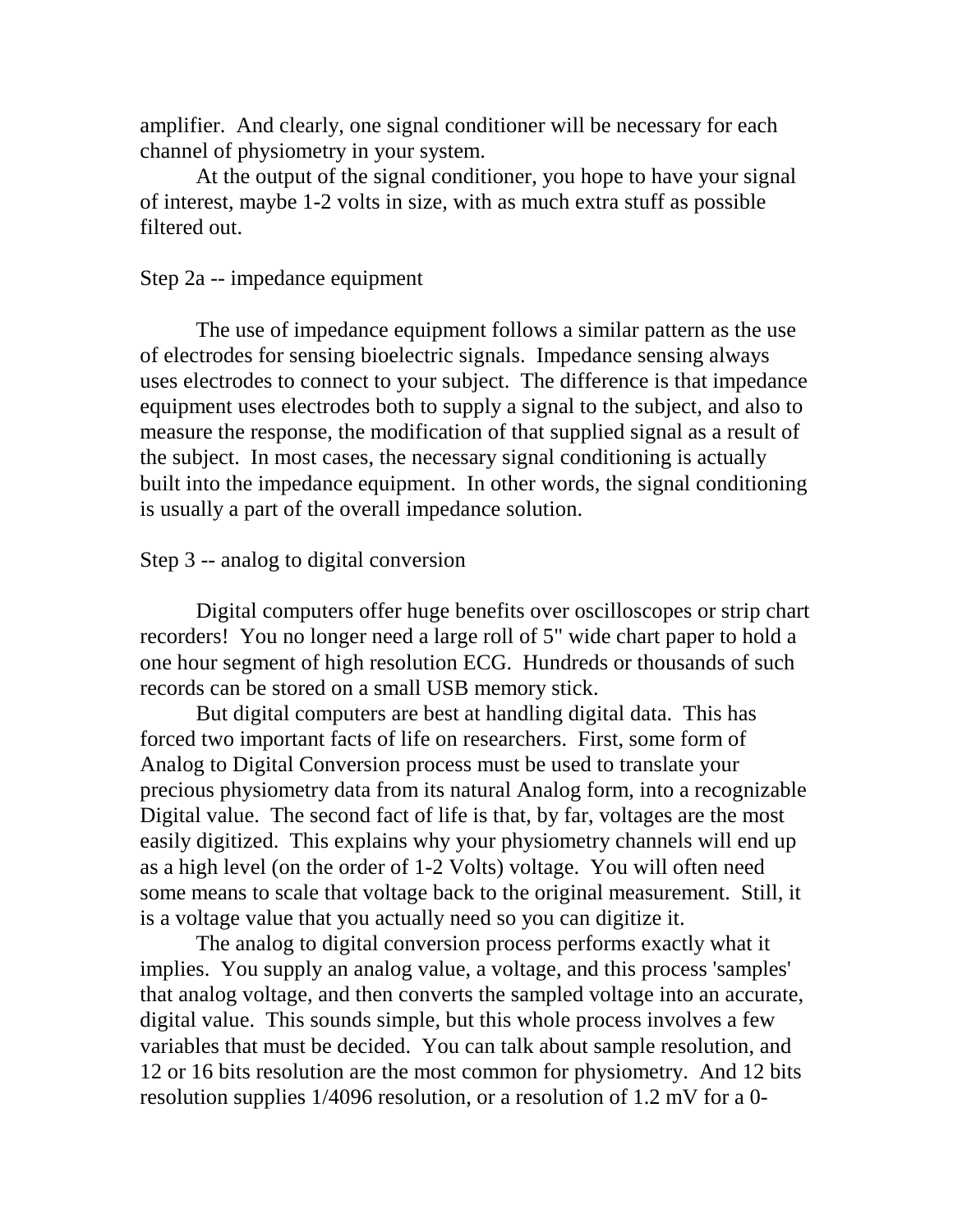5Volt input range. Sample frequency is probably more important. The actual characteristics of what you are measuring as it varies over time; that information may favor a certain, minimum sample frequency. For example, a 250 Hz. sample frequency can supply a fairly high resolution ECG signal. If you use a slower frequency you may lose details you want to see. If you use a faster frequency, more memory will be required for an hour of data, and that may or may not be a problem. And, if you have multiple channels, you need to decide if you want to sample everything at the same sample frequency or not. Skin Conductance changes at a fairly slow rate, and a 250 Hz. sample frequency is surely overkill for this physiometry data channel.

But you should have, at the end of this process, a digital value that can represent the original analog value you measured from your subject. In most cases, this will not be just a single value. Usually, the result will be a series of values, measured a fixed increment of time apart, and this series of values will be the physiometry result you are after.

#### Step 4 -- saving the data

This series of values, each one of which is a digital representation of your precious analog physiometry data, is made 'permanent', when it is saved in some form of memory. This process also sounds simple. However, the file format and the overall packaging of our entire segment of data, especially if multiple channels are involved; this all depends on the specifics of both the computer system and control software that, together, are managing the data saving process. These are not meaningless details! We absolutely need to be able to identify our physiometry data, wherever and however it was saved!

#### Step 5 -- view and review

When all is said and done, you want to see your data. And you want to be able to see it multiple times, if need be. And how do you want to see it? Squeezing a 1 hour plot of ECG into the plot area will show a thick, fuzzy line occupying most of the plot area with no other details. You would need to only plot a one second segment of ECG to see meaningful detail. And if you can do this, you also need to have some means of moving around in the data file, in order to see more than just the first second of data.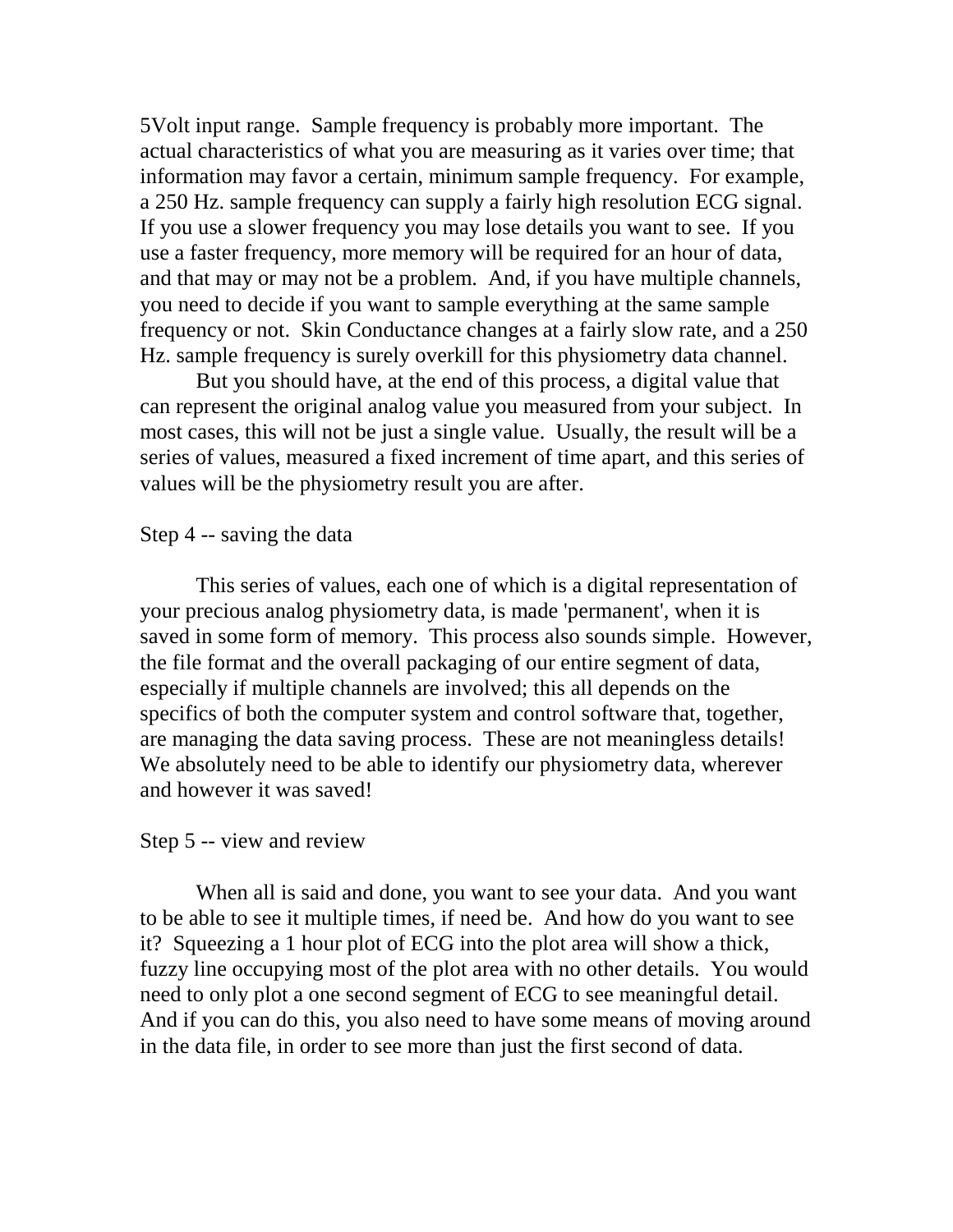Unless some accepted common structure is used, the same data collection program will usually both save the data, and also supply the means to later load that data back in for review. Controls will allow the width of the plot area to be set, and also help move through the file, so you can view all the data it includes. Printing the window of data, or even copying data to the clipboard for inclusion in other programs, both are helpful capabilities.

But it is the data collection program, working with the resources supplied by the computer; both of these work together to allow you to save, view and review your precious physiometry data.

#### Ambulatory vs. Desk-top

An ambulatory recording system refers to a recording system that is both compact and sufficiently self-contained to be able to be placed on an 'ambulatory' (free ranging, unconstrained) subject, who wears the recorder as they go through their normal life activities. Ambulatory recorders include connectors for the electrodes and/or transducers. These recorders also include all of the systems mentioned above. Signal conditioning, analog to digital conversion, data saving and data memory -- an ambulatory recorder has all these functions built-in. Generally, you cannot see the recorded physiometry data until after your recording session is complete. After your testing is done, you connect the ambulatory recorder to a computer, download and save the data, and only then can you load your data in and view what you just recorded.

For an ambulatory system, the data is actually saved twice; inside the recorder as it is being recorded, then a second time later as the recorded data is downloaded to a computer and then saved. A desk-top recording system handles this data differently, and routes the converted physiometry data directly to the computer, where it is both displayed and saved as it is being recorded. The desk-top system includes most of the steps indicated above. A compact housing holds signal conditioning for the supported channels, as well as the analog to digital conversion function. But from there, the data is sent directly to the computer. It is the software program running on the computer that manages the plotting and saving of the data, even as it is being recorded.